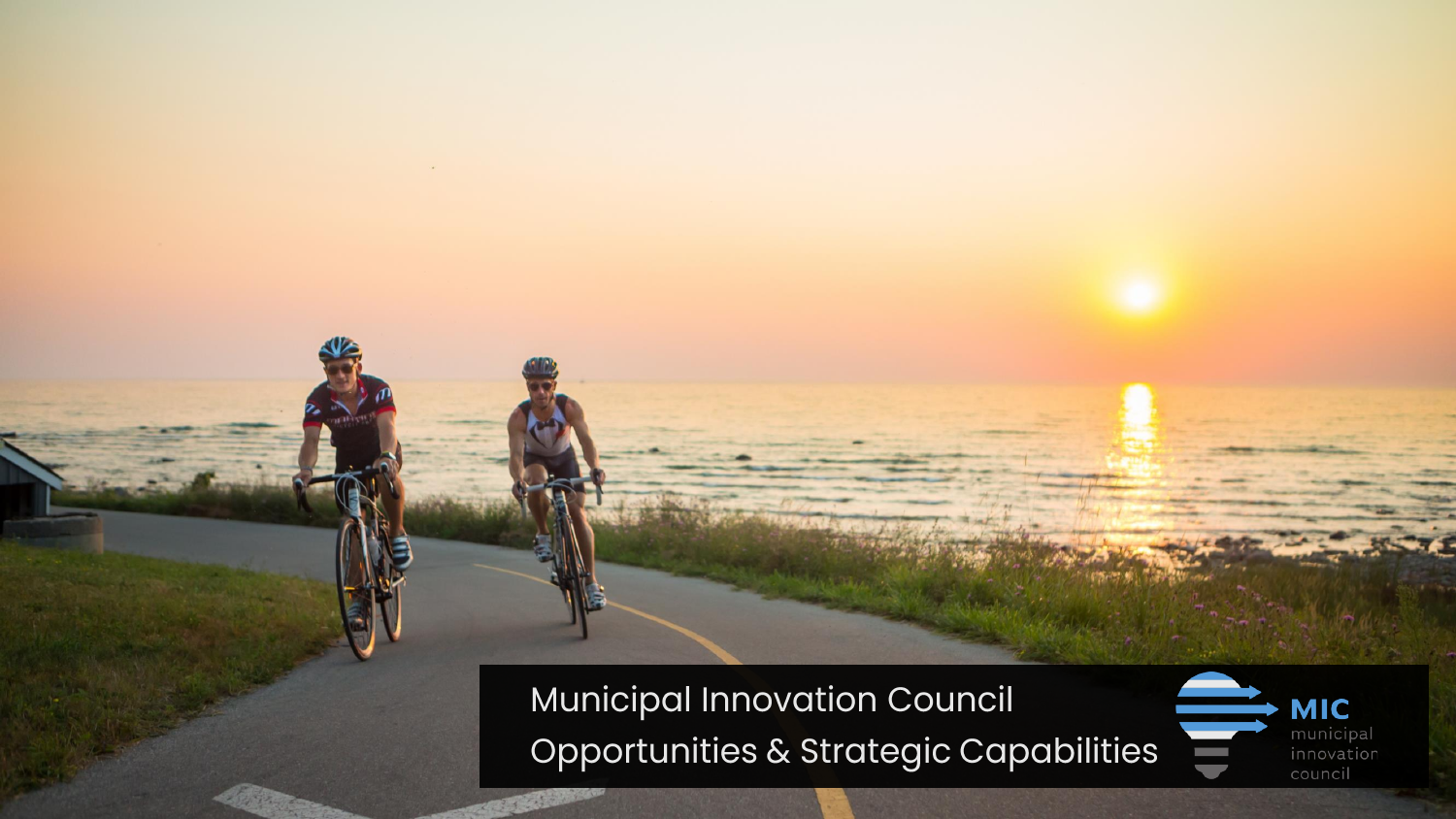## **Session Outline**

Municipal Innovation Council

### **MIC INNOVATION PARADIGM**

The processes, frameworks, methodologies, resources, and proven practices that have informed the MIC's discovery work and will guide future action and decision making.

### **STRATEGIC CAPABILITIES**

Existing and emerging capabilities that are required in order to successfully pursue each Opportunity Area. The Municipal Innovation Council can install, grow, and leverage these capabilities from:

> ➢ Existing Capabilities ➢ New Capability Building ➢ Partnerships & Alliances



### **OPPORTUNITY AREAS**

Represent significant and enduring problems that – if solved – unlock considerable new value for our region, government, and residents in the form of sustainable new services, programs, and offerings.

### **MIC MATRIX**

The demonstrated intersections between our Opportunity Areas and Strategic Capabilities.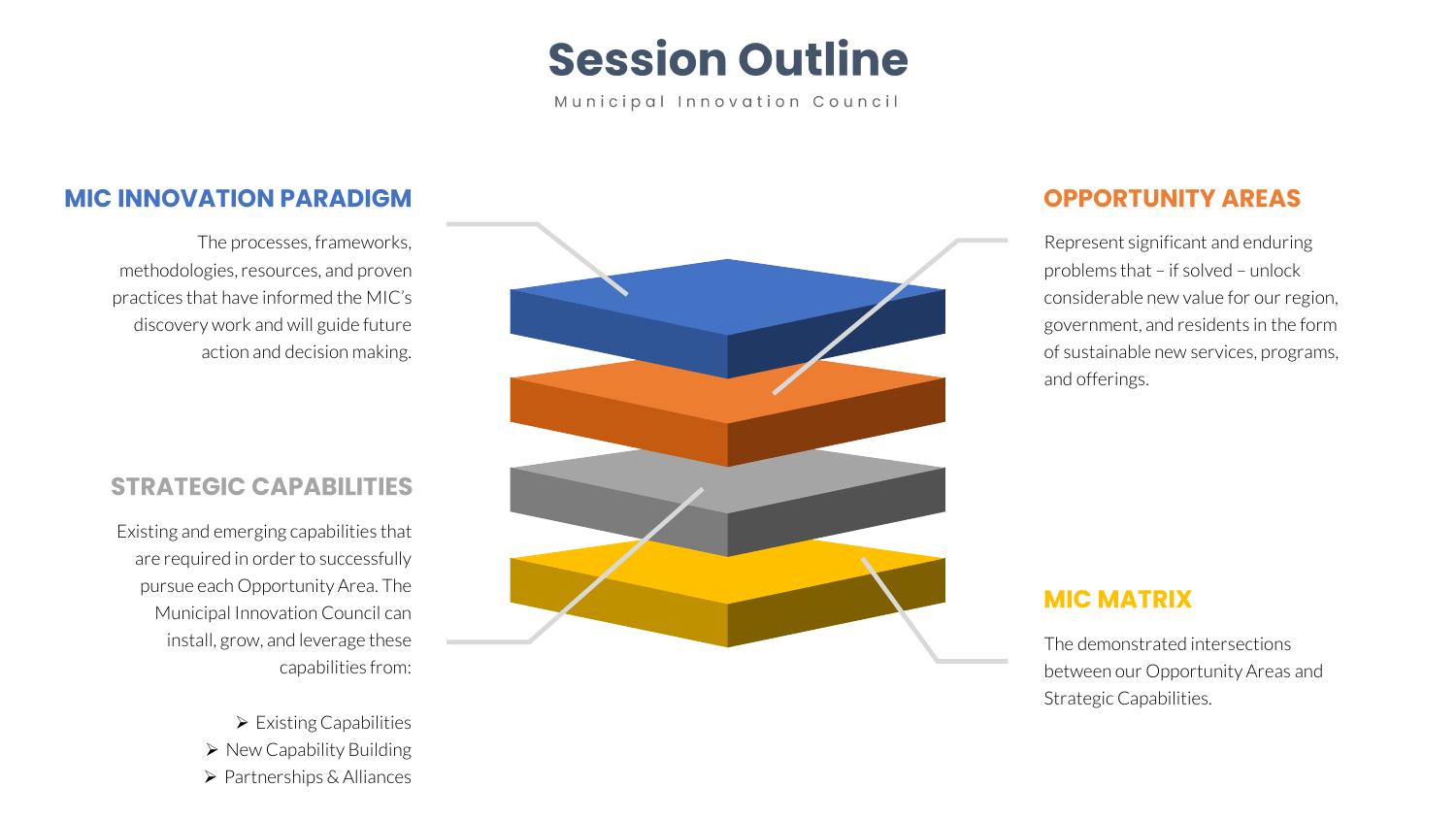

The Municipal Innovation Council (MIC) serves lower and upper-tier municipalities that are committed to building smarter, stronger, and more resilient communities. The MIC seeks to understand how issues impact people and is a catalyst for developing solutions to shared problems. The MIC invests in the ability to sense and respond to challenges quickly so that member communities thrive in the 21st century.

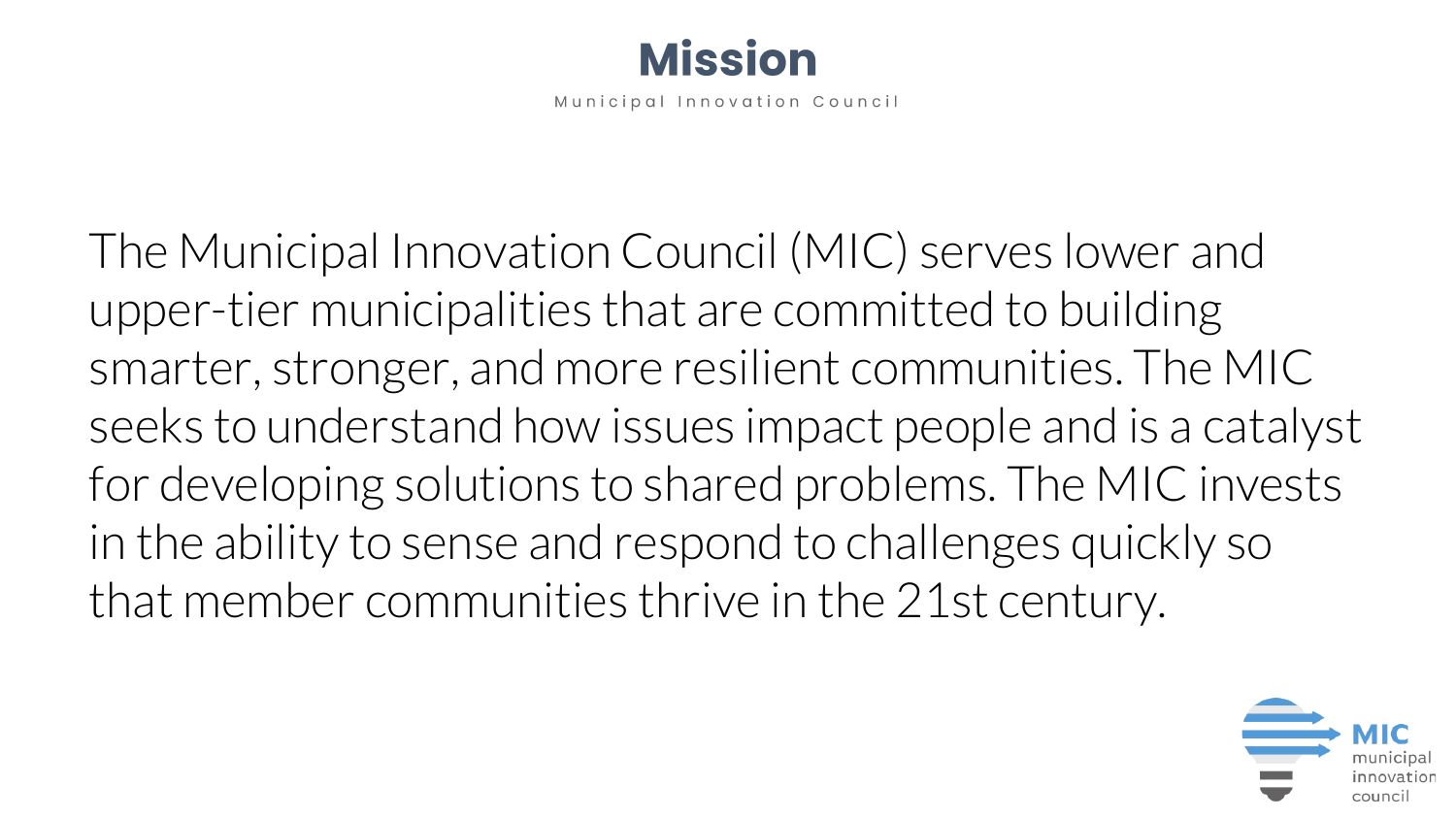## **MIC Innovation Scale**

Municipal Innovation Council



## **Incremental**

The focus is on our core services and operations. We are committed to optimizing existing services for community members.

## **Sustained**

There is investment in "next generation" services as well as expansion from existing services into "new to the organization" services.



### **Transformational**

There are breakthroughs that disrupt current services and operations. New models, systems, and services emerge.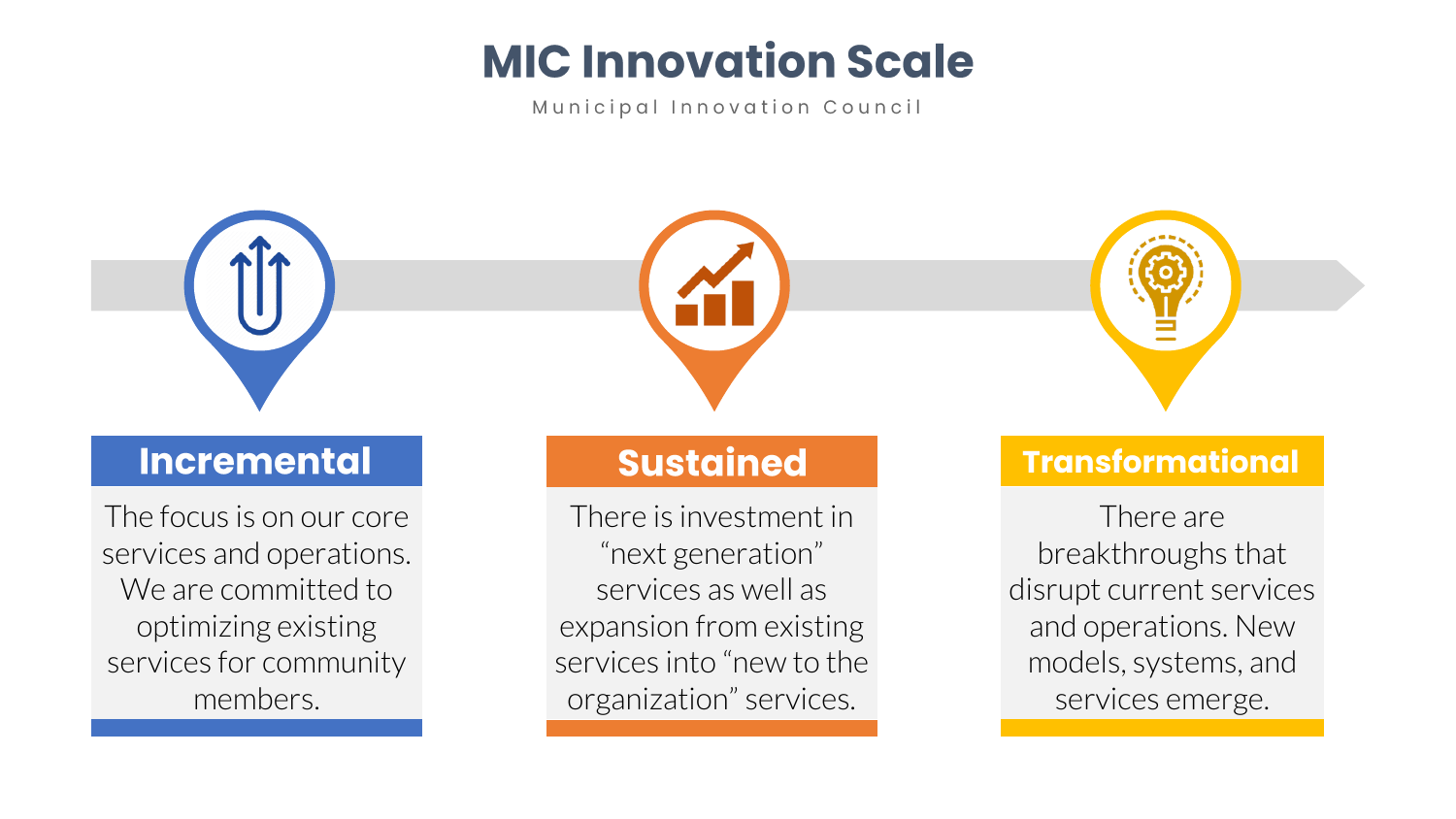## **Where do we play? How do we win?**



## **WHERE DO WE PLAY?**



## **HOW DO WE WIN?**

Which **capabilities** and connections do we need to strategically invest in to drive progress? What do we already have that can be leveraged?

Lafley, A & Martin, R, (2012) Playing to win: How strategy really works. Harvard Business Review Press.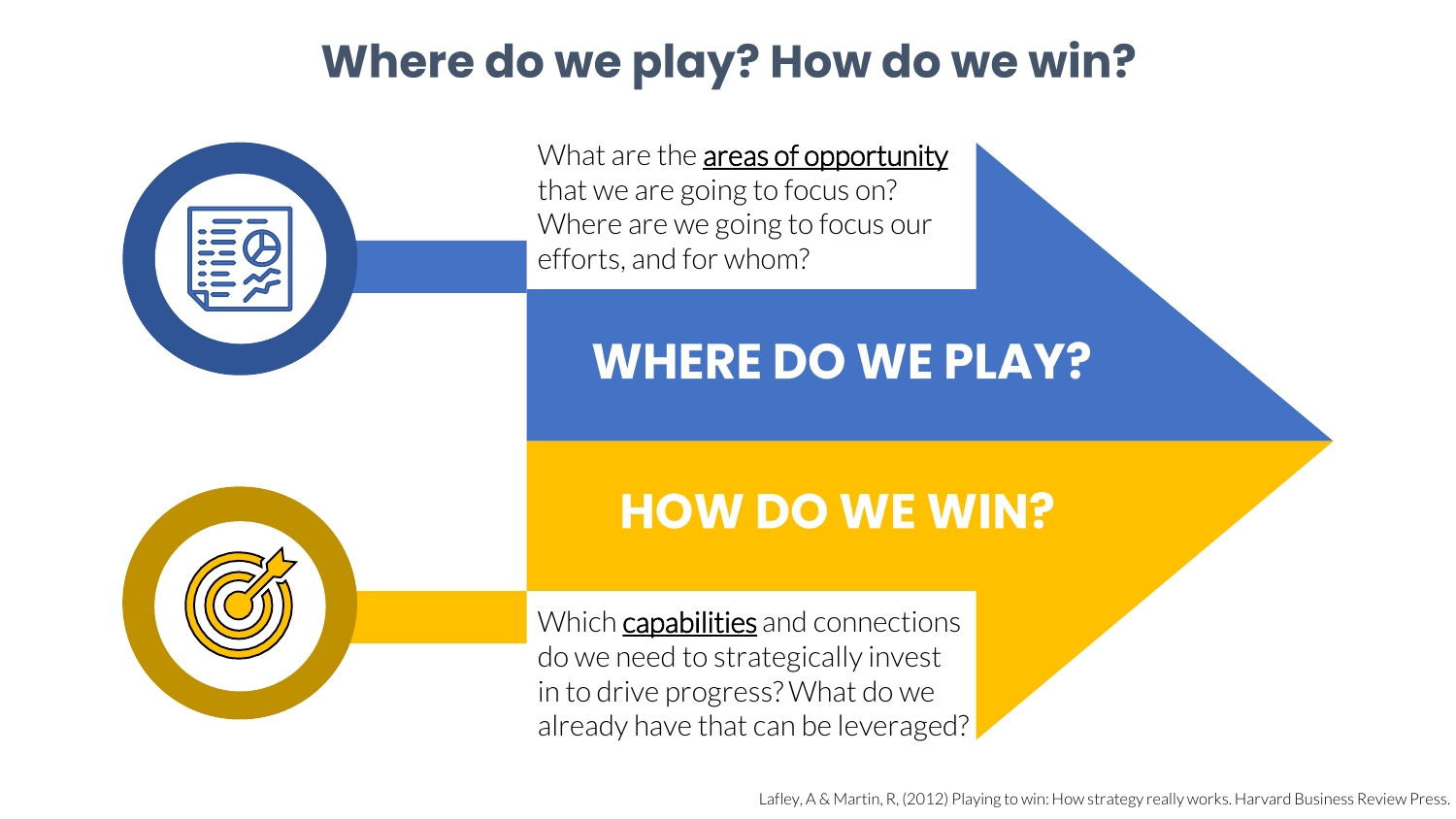

# **WHERE DO WE PLAY?** "Opportunity Areas"

Represent significant and enduring problems that  $-$  if solved  $-$  unlock considerable new value for our region, government, and residents in the form of sustainable new services, programs, and offerings.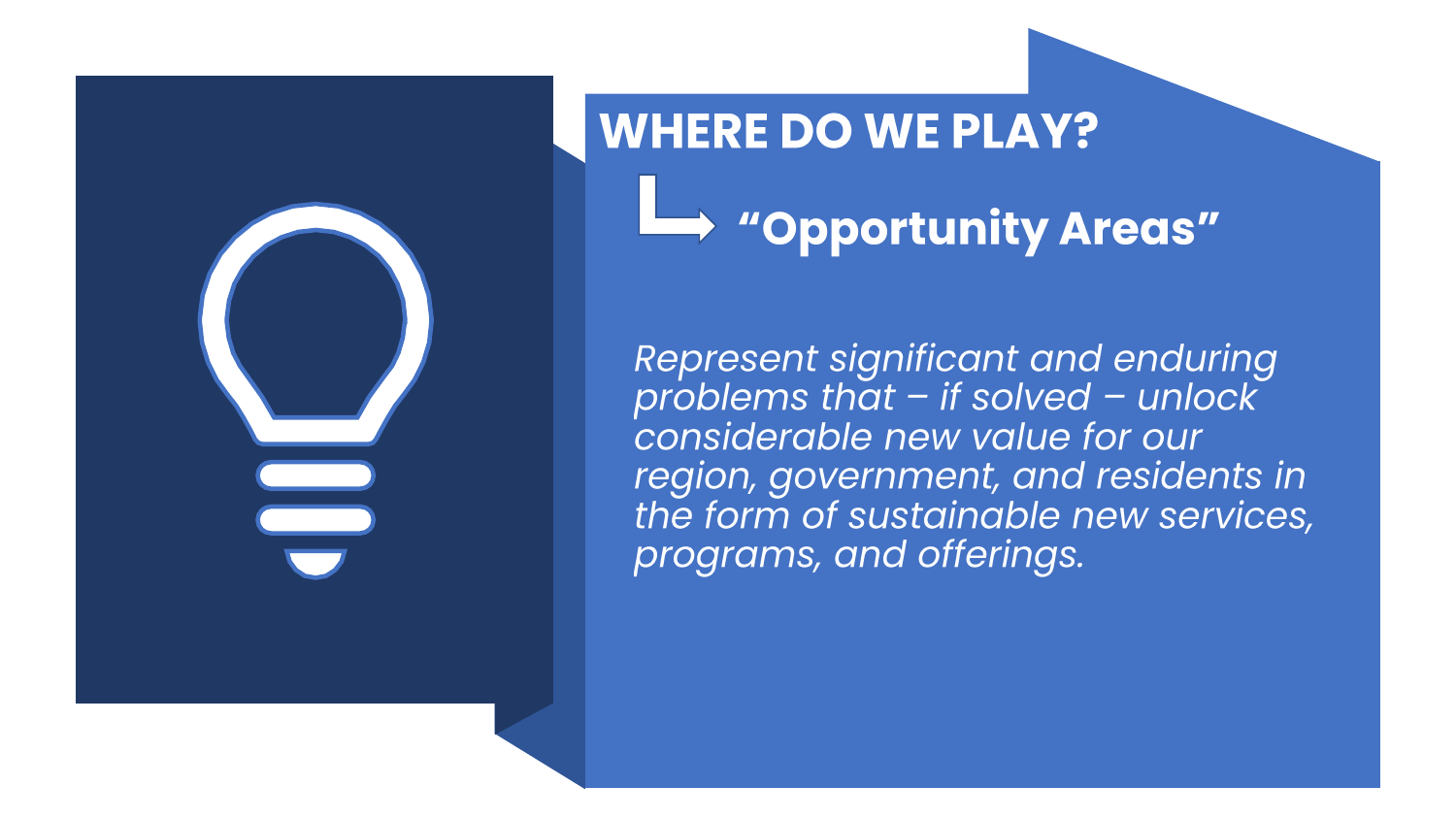**Opportunity Areas** 

### **HOLISTIC HOUSING**

E

MIC municipalities will address the critical need for attainable housing through collaborations with private, public, and non-profit organizations so that all community members have access to safe and secure shelter.

### **TRANSFORMED TRANSPORTATION**

MIC municipalities will coordinate multi-modal solutions that address the need for enhanced intramunicipal, inter-municipal, and out-of-county transportation.

### **WORLD-CLASS WASTE**

MIC municipalities will provide a broad range of solid maximize waste diversion and increase efficiencies.

### **RESILIENT INFRASTRUCTURE**

 $\| \Box \|$ 

₩

infrastructure that will sustain and adapt to shocks

### **SUSTAINABLE DEVELOPMENT**



MIC municipalities will thrive in the  $21<sup>st</sup>$  century through sustainable social, economic, and environmental development by leveraging regional growth driven by agriculture, energy, tourism, and migration to rural spaces.

### **AGILE SERVICE DELIVERY**

MIC municipalities will value people and interactions, collaborate to develop more fulsome services, and ensure that barriers to accessing services and supports are removed.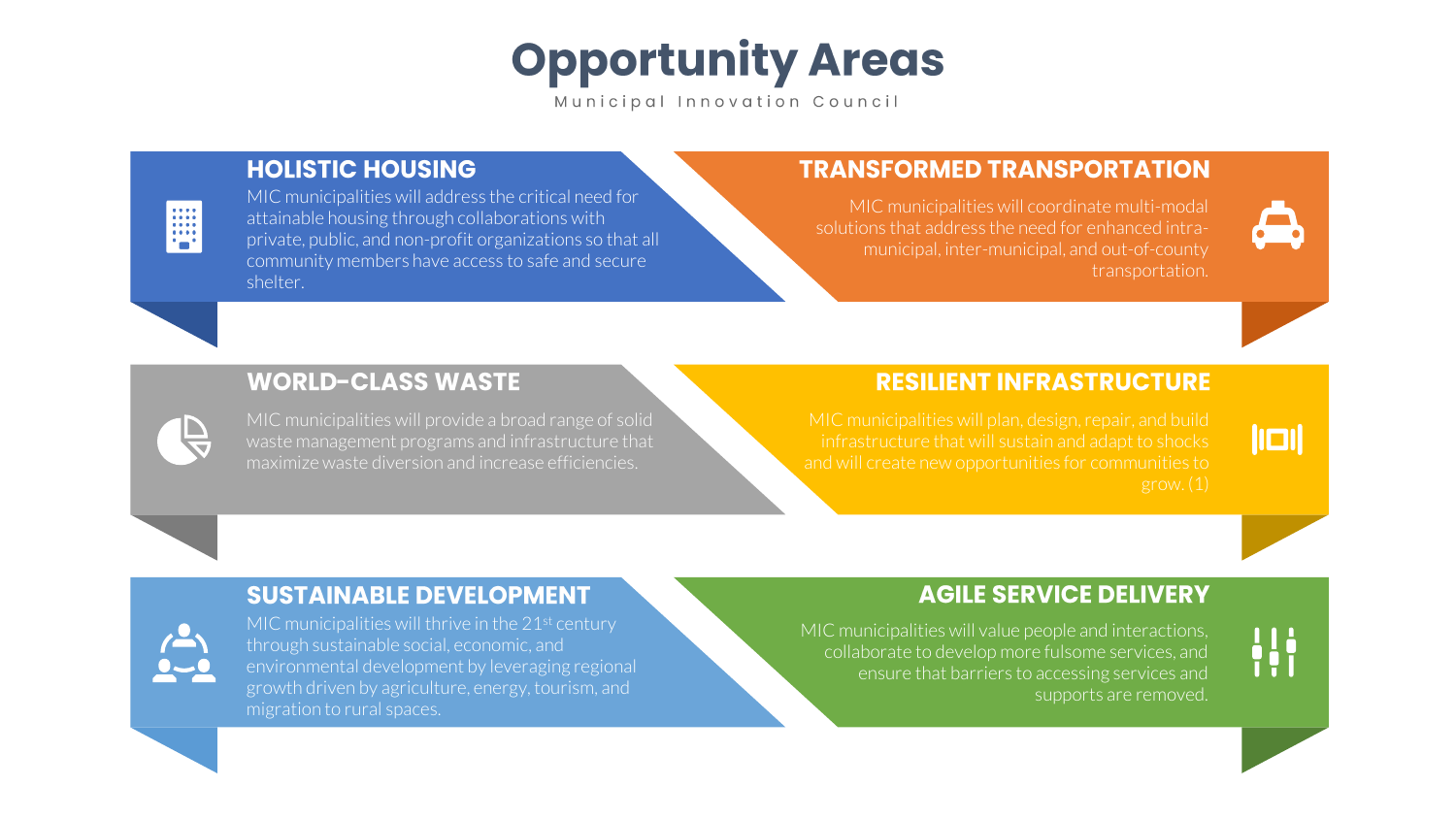

## **HOW DO WE WIN?**

# Strategic Capabilities"

Existing and emerging capabilities that are required in order to successfully pursue each Opportunity Area. The Municipal Innovation Council can install, grow, and leverage these capabilities from:

- $\triangleright$  Existing Capabilities
- > New Capability Building
- > Partnerships & Alliances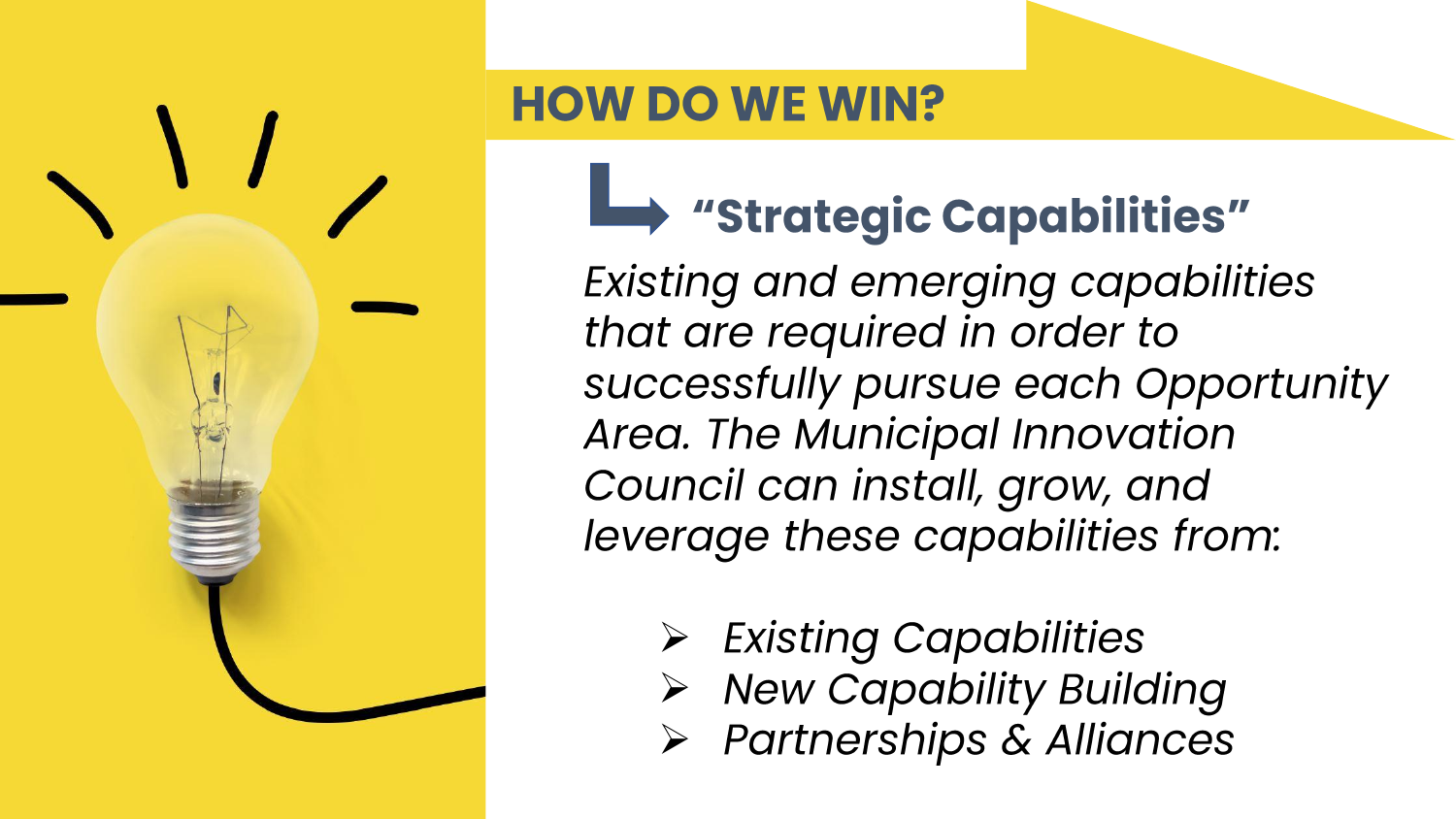**Strategic Capabilities** 

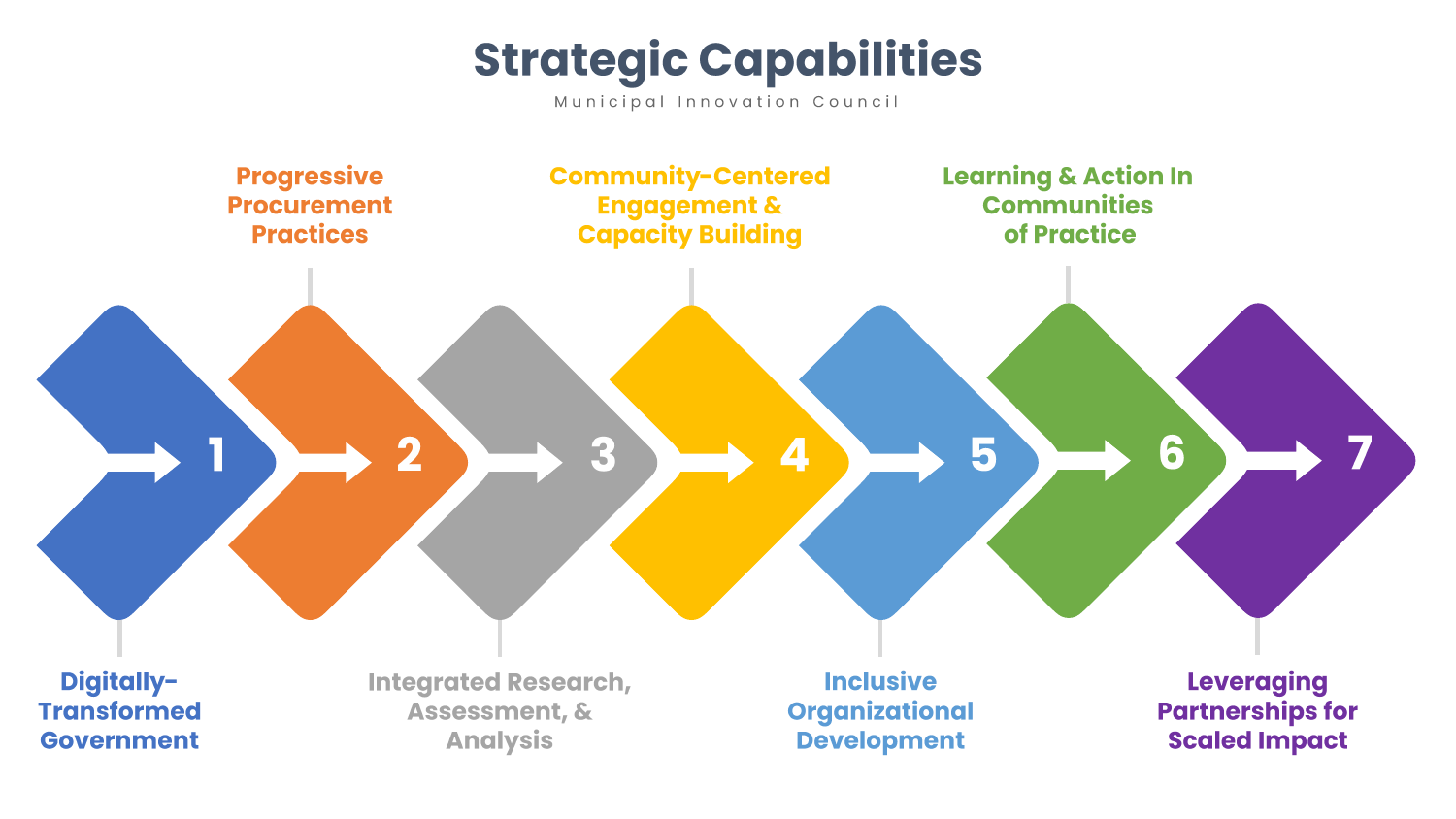# **Strategic Capabilities**

Municipal Innovation Council

| Digitally-<br><b>Transformed</b><br><b>Government</b>                                                                                                                                                                                                                                                                                                                                    | <b>Progressive</b><br><b>Procurement</b><br><b>Practices</b>                                                                                                                                                                                       | <b>Integrated</b><br>Research,<br><b>Assessment, &amp;</b><br><b>Analysis</b>                                                                                                                                                                                   | Community-<br><b>Centered</b><br><b>Engagement &amp;</b><br><b>Capacity Building</b>                                                                                                                                                                                                                                                               | <b>Inclusive</b><br><b>Organizational</b><br><b>Development</b>                                                                                                                                                                                                                                                                                                               | <b>P</b><br><b>Learning &amp; Action</b><br><b>In Communities</b><br>of Practice                                                                                                                                                                                                                                                                                                                                                   | <b>Leveraging</b><br><b>Partnerships for</b><br><b>Scaled Impact</b>                                                                                                                                                                                                        |
|------------------------------------------------------------------------------------------------------------------------------------------------------------------------------------------------------------------------------------------------------------------------------------------------------------------------------------------------------------------------------------------|----------------------------------------------------------------------------------------------------------------------------------------------------------------------------------------------------------------------------------------------------|-----------------------------------------------------------------------------------------------------------------------------------------------------------------------------------------------------------------------------------------------------------------|----------------------------------------------------------------------------------------------------------------------------------------------------------------------------------------------------------------------------------------------------------------------------------------------------------------------------------------------------|-------------------------------------------------------------------------------------------------------------------------------------------------------------------------------------------------------------------------------------------------------------------------------------------------------------------------------------------------------------------------------|------------------------------------------------------------------------------------------------------------------------------------------------------------------------------------------------------------------------------------------------------------------------------------------------------------------------------------------------------------------------------------------------------------------------------------|-----------------------------------------------------------------------------------------------------------------------------------------------------------------------------------------------------------------------------------------------------------------------------|
| By integrating<br>digital technology<br>into our operation,<br>we will<br>fundamentally<br>change how we<br>operate and deliver<br>value. Digitizing<br>services,<br>processes, and the<br>tools for<br>engagement will<br>result in cultural<br>change that<br>requires us to<br>continually<br>challenge the<br>status quo,<br>experiment, and<br>get comfortable<br>with failure. (2) | By leveraging our<br>buying power and<br>streamlining how<br>we work, we will<br>be more efficient.<br>deliver innovative<br>services and<br>goods, and most<br>importantly, work<br>together to<br>reduce costs for<br>member<br>communities. (3) | By advancing<br>research and<br>assessment in<br>member<br>communities, we<br>will make<br>evidence-based<br>decisions. Our<br>collective<br>understanding of<br>complex issues<br>will shape how<br>we approach our<br>work and how we<br>deploy<br>resources. | By prioritizing a<br>deep<br>understanding of<br>issues and how<br>they impact people,<br>we will be able to<br>address inequities<br>and building strong<br>communities. We<br>will seek out<br>opportunities to<br>build capacity in<br>our communities so<br>that we can<br>collectively sense<br>and respond to<br>challenges more<br>quickly. | By incorporating a<br>complex set of<br>strategies including<br>problem<br>identification, fact<br>finding, planning,<br>change<br>management,<br>recruitment,<br>engagement,<br>analysis,<br>competency<br>development, and<br>transformation, we<br>will develop more<br>inclusive and<br>informed<br>organizations that<br>reflect the diversity<br>of our<br>communities. | By establishing and<br>being active<br>members in local,<br>regional, provincial,<br>national, and<br>international<br>networks, members<br>will radically<br>galvanize knowledge<br>sharing, learning,<br>problem solving,<br>and change. We will<br>support<br>collaboration,<br>cultivate sustained<br>learning, provide<br>encouragement, and<br>help members<br>integrate new<br>knowledge and skills<br>into their work. (4) | By seeking out<br>and building<br>strong<br>relationships with<br>leaders in the<br>public, private,<br>and non-profit<br>sectors, the MIC<br>will leverage<br>expertise and<br>access to<br>resources that<br>support existing<br>and emergent<br>areas of<br>opportunity. |